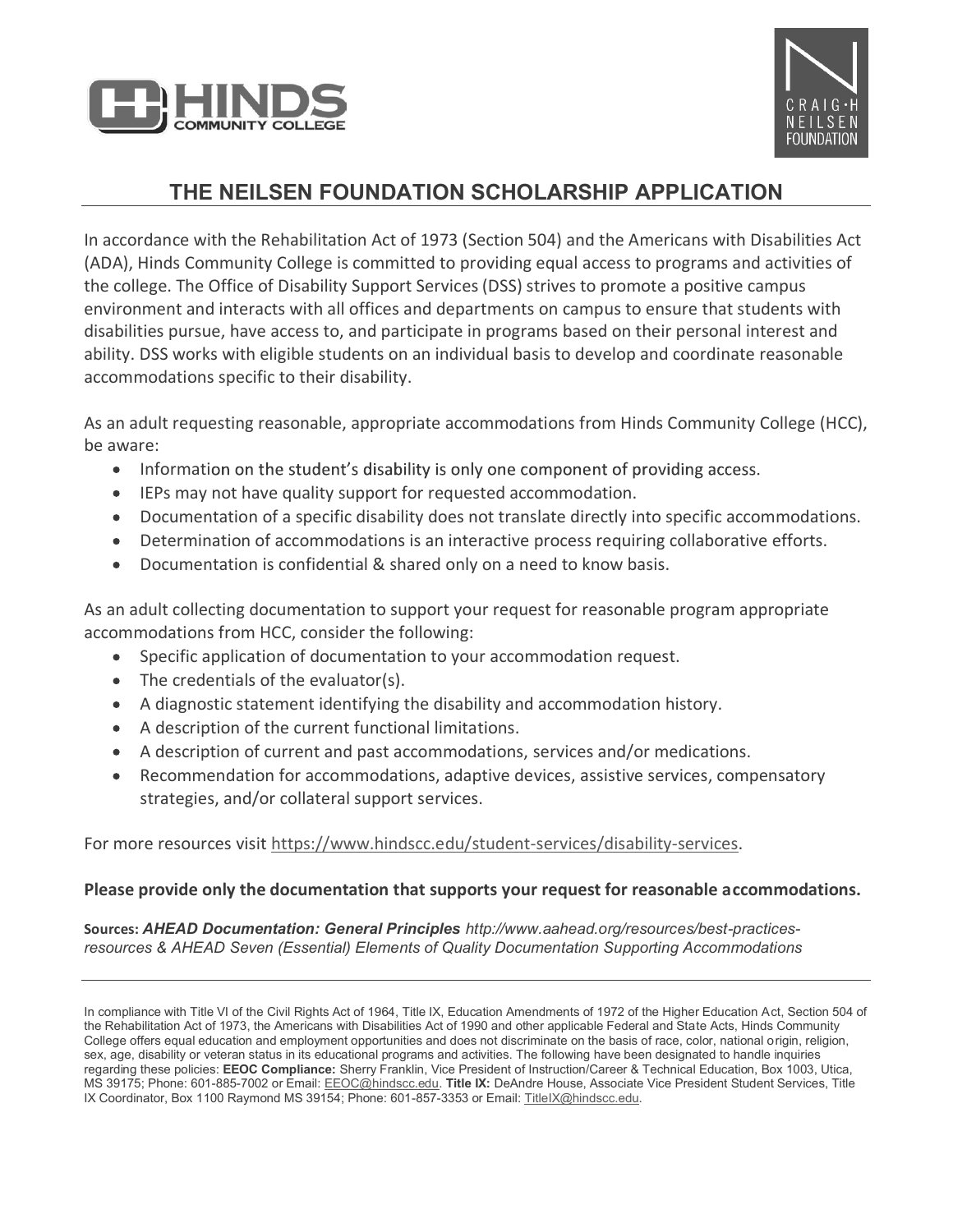Step 1: ADMISSIONS (Required of all prospective students. Currently enrolled students do not need to reapply for admission)

- $\Box$  Submit admissions documents online or to the Office of Admission and Records, P.O. The **Example 1200, Solution of all prospective students. Currently enrolled students**<br> **Example to reapply for admission)**<br>
Submit admissions documents online or to the Office of Admission and Records, P.O.<br>
Box 1100, Ra **HINDSCC** 
	- $\Box$  The online application for admission can be completed at www.hindscc.edu/admissions
	- $\Box$  Submit official high school and/or college transcripts.
	- $\Box$  Submit official test scores (ACT, Accuplacer or SAT) if you have not completed college English and math courses.
	- $\Box$  Contact the Support Center at 601-857-3344 or support@hindscc.edu to obtain your username and password for My.Hindscc.edu.

#### Step 2: MONEY MATTERS

- $\Box$  To determine eligibility for Pell Grant, scholarship, student loan and/or work study, applicants must complete the Free Application for Federal Student Aid (FAFSA) at
- **EXECT ATTER SURFARE ATTLE ATTLE AND AID THEORY OF A SUBMING THEORY CONDUCT AND SUBMING THEORY AND DREAST AND SURFARE TO THE ONE CONTO THEORY AND SURFARE TO THEORY AND SURFARE TO THEORY AND SURFARE TO THEORY INDISCO.**<br> : ADMISSIONS (Required of all prospective students. Currently enrolled students<br>
need to reapply for admission)<br>
Submit admission accuments online or to the Office of Admission and Records, P.O.<br>
Box 1100, Raymond, MS 391 **HINDSCC**
- $\Box$  Check My. Hinds for financial aid updates. For log in assistance call 601-857-3344 or email support@hindscc.edu.

#### Step 3: DISABILITY SERVICES APPLICATION

- Www.hindscc.edu/admissions<br>  $\Box$  Submit official high school and/or college transcripts.<br>  $\Box$  Submit official test scores (ACT, Accuplacer or SAT) if you have not completed<br>  $\Box$  Contact the Support Center at 601-857-334 applications) section. This application is needed to determine your eligibility for disability support services. Approved services are based on individual needs and may be approved once the application and documentation are provided. Examples of  $\Box$  Contact the Support Center at 601-857-3344 or support@hindscc.edu to obtain<br>
your username and password for <u>My.Hindscc.edu</u>.<br>
To determine eligibility for Pell Grant, scholarship, student loan and/or work study,<br>
To your username and password for <u>My.Hindscc.edu</u>.<br> **EXECUTE TRES**<br>
To determine eligibility for Pell Grant, scholarship, student loan and/or work study,<br>
applicants must complete the Free Application for Federal Student Aid **EXECT MATTERS**<br>
To determine eligibility for Pell Grant, scholarship, student loan and/or work study,<br>
applicants must complete the Free Application for Federal Student Aid (FAFSA) at<br>
www.faffsa.gov.<br>
After completing FA For more information, contact:<br>
The application is needed to determine your eligibility for disability<br>
application is needed to determine your eligibility for disability<br>
and documentation are provided. Examples of<br>
tain
- letter on the doctor's letterhead or medical record that states the spinal cord injury level.

#### Step 4: NEILSEN FOUNDATION SCHOLARSHIP

- $\Box$  Complete the Neilsen Scholarship questions.
- $\Box$  Submit three recommendation forms from individuals (i.e. school, church, community/civic organizations, or work). The recommendation form is enclosed on page 5.

Note: If you are eligible to receive a scholarship an interview will be required.

Hinds Community College Disability Support Services DSS@Hindscc.edu Phone: 601-857-3310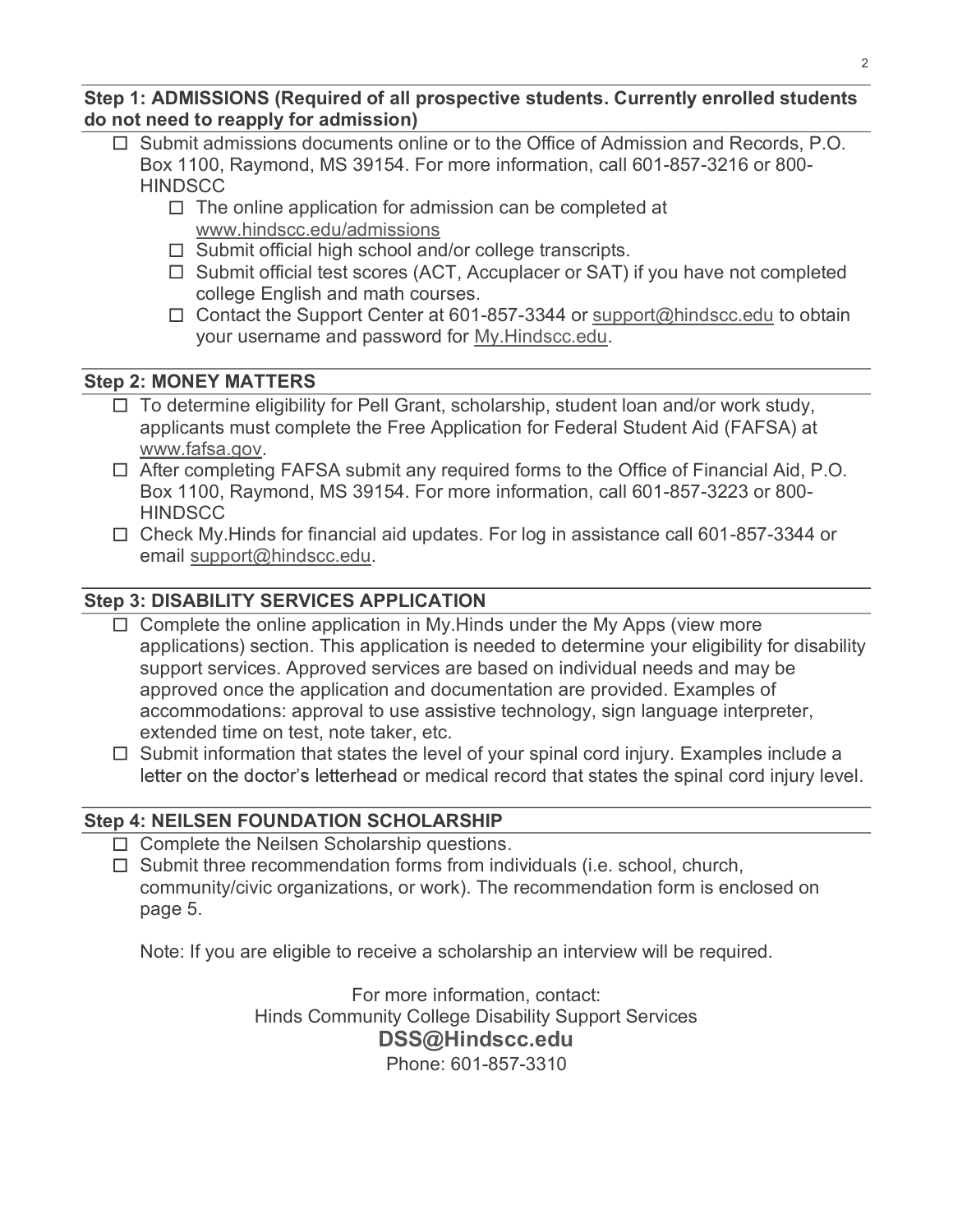

SECTION 5: Neilsen Foundation Scholarship. Current and future Hinds Community COLLEGE STATE STATE OF A RELL SERVICE STATE OF A RELL SERVICE TO A SERVICE TO A SERVICE TO A SERVICE STATE OF A SCHOLAR SCHOLARS TO A SCHOLARS TO A SCHOLARS TO A SCHOLARS TO A SCHOLARS TO A SCHOLARS TO A SCHOLARS TO A SCHO experienced a spinal cord injury that impacts daily living and academic engagement. 1. Tell the scholarship committee about yourself and why you feel you should be community begins to during the scholarship. Current and future Hinds Community begins where either a eligible to apply for the Nellsen Foundat

#### Please submit your answers to all of the following three questions.

- this scholarship.
- 2. List your achievements, extra-curricular activities, community service and work experience.
- 3. If needed, please state your financial need and how this scholarship may be able to help meet those needs.

Submit three recommendation forms from individuals (i.e. school, church, community/civic organizations, or work). The recommendation form is enclosed in this packet.

#### SECTION 6. Required Certification.

All the information provided by me is true to the best of my knowledge. I understand that this application does not guarantee services from the Disability Support Services Department. If signing electronically my printed name, date of birth and today's date serve as my official signature.

Name \_\_\_\_\_\_\_\_\_\_\_\_\_\_\_\_\_\_\_\_\_\_\_\_\_\_\_\_\_\_\_\_\_\_\_\_\_\_\_\_\_\_\_\_\_\_\_\_\_\_\_\_\_\_\_\_\_\_\_\_\_\_\_\_\_\_\_

Date of Birth **Example 2.1 and Security Contract Contract Contract Contract Contract Contract Contract Contract Contract Contract Contract Contract Contract Contract Contract Contract Contract Contract Contract Contract Co** 

In compliance with Title VI of the Civil Rights Act of 1964, Title IX, Education Amendments of 1972 of the Higher Education Act, Section 504 of the Rehabilitation Act of 1973, the Americans with Disabilities Act of 1990 and other applicable Federal and State Acts, Hinds Community College offers equal education and employment opportunities and does not discriminate on the basis of race, color, national origin, religion, sex, age, disability or veteran status in its educational programs and activities. The following have been designated to handle inquiries regarding these policies: EEOC Compliance: Sherry Franklin, Vice President for Utica Campus and Administrative Services, Box 1003, Utica, MS 39175; Phone: 601-885-7002 or Email: EEOC@hindscc.edu Title IX: Randall Harris, V SECTION 6. Required Certification.<br>
All the information provided by me is true to the best of my knowledge. I understand that this<br>
application does not guarantee services from the Disability Support Services Department. I Services, Title IX Coordinator, Box 1100 Raymond MS 39154; Phone: 601-857-3889 or Email: Titleix@hindscc.edu.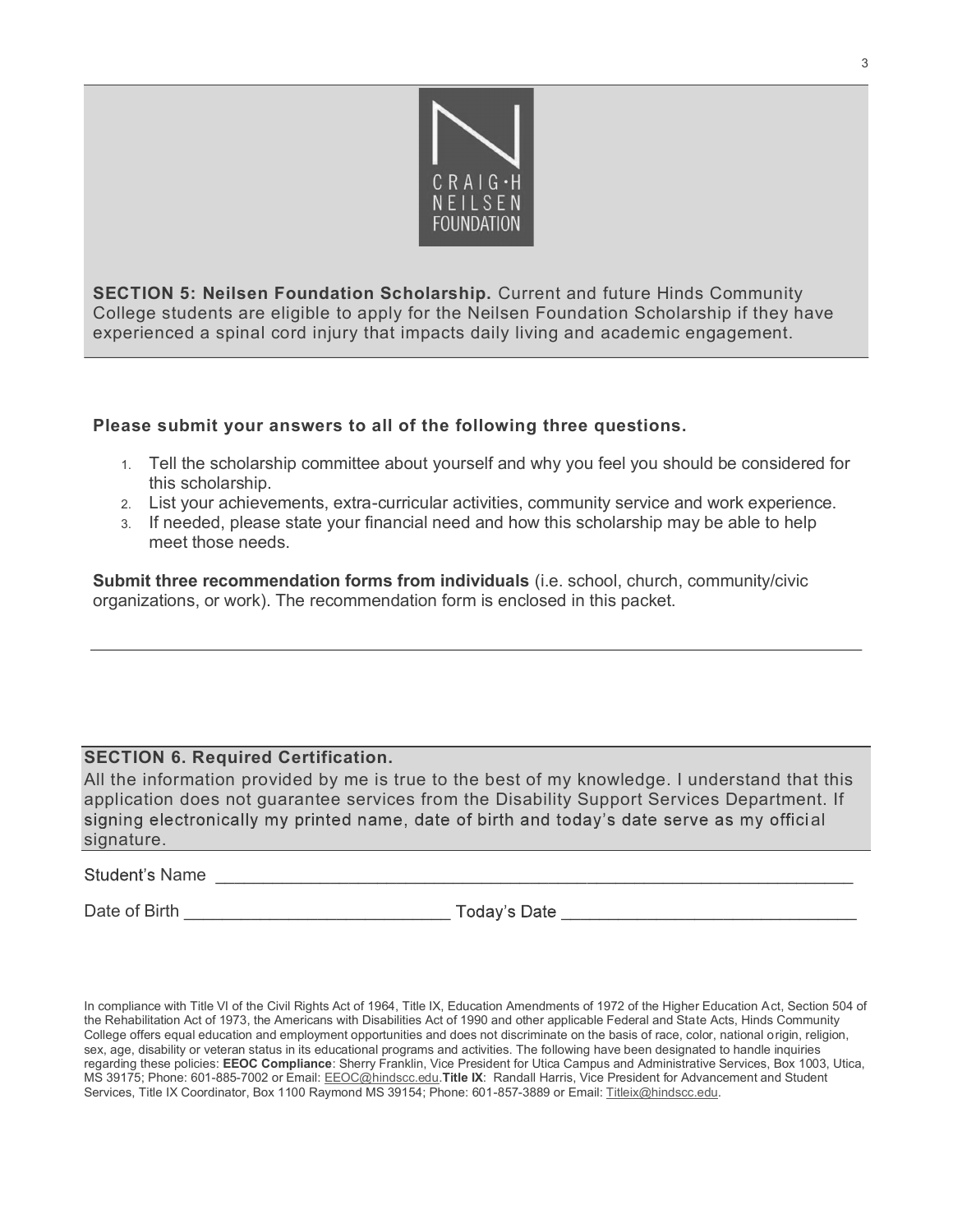

## Hinds Community College

### Neilsen Foundation Scholarship Recommendation Form

| <b>Hinds Community College</b><br>Neilsen Foundation Scholarship Recommendation Form<br>Applicant/Student's Full Name:<br>_Student ID: _<br>(Please Print) First - Middle Initial - Last Name<br>(if known at this time)<br>Applicant/Student's Address:<br>City<br>Street<br>State<br>Zip<br>Please complete the following evaluation based on your knowledge of the applicant's abilities in the specified categories:<br>Outstanding<br>Above average<br>Average<br>Below average<br>ATTENDANCE RECORD<br>Outstanding<br>Above average<br>Below average<br>Average<br><b>WORK HABITS</b><br>Outstanding<br>Above average<br>Below average<br>Average<br>INTEGRITY<br>Outstanding<br>Above average<br>Below average<br>Average<br>RELIABILITY<br>Outstanding<br>Above average<br>Below average<br>Average<br>Outstanding<br>Above average<br>Below average<br>Average<br><b>OVERALL CHARACTER</b><br>Outstanding<br>Above average<br>Below average<br>Average<br>COMMUNITY/SCHOOL<br>Outstanding<br>Below average<br>Above average<br>Average<br><b>FINANCIAL NEED</b><br>Outstanding<br>Above average<br>Below average<br>Average | Please feel free to provide additional comments in the space below about why you believe this student is a good candidate to receive a<br>scholarship to attend Hinds CC? |     |  |  |           |
|--------------------------------------------------------------------------------------------------------------------------------------------------------------------------------------------------------------------------------------------------------------------------------------------------------------------------------------------------------------------------------------------------------------------------------------------------------------------------------------------------------------------------------------------------------------------------------------------------------------------------------------------------------------------------------------------------------------------------------------------------------------------------------------------------------------------------------------------------------------------------------------------------------------------------------------------------------------------------------------------------------------------------------------------------------------------------------------------------------------------------------------|---------------------------------------------------------------------------------------------------------------------------------------------------------------------------|-----|--|--|-----------|
|                                                                                                                                                                                                                                                                                                                                                                                                                                                                                                                                                                                                                                                                                                                                                                                                                                                                                                                                                                                                                                                                                                                                      |                                                                                                                                                                           | HH, |  |  |           |
|                                                                                                                                                                                                                                                                                                                                                                                                                                                                                                                                                                                                                                                                                                                                                                                                                                                                                                                                                                                                                                                                                                                                      |                                                                                                                                                                           |     |  |  |           |
|                                                                                                                                                                                                                                                                                                                                                                                                                                                                                                                                                                                                                                                                                                                                                                                                                                                                                                                                                                                                                                                                                                                                      |                                                                                                                                                                           |     |  |  |           |
|                                                                                                                                                                                                                                                                                                                                                                                                                                                                                                                                                                                                                                                                                                                                                                                                                                                                                                                                                                                                                                                                                                                                      |                                                                                                                                                                           |     |  |  |           |
|                                                                                                                                                                                                                                                                                                                                                                                                                                                                                                                                                                                                                                                                                                                                                                                                                                                                                                                                                                                                                                                                                                                                      |                                                                                                                                                                           |     |  |  |           |
|                                                                                                                                                                                                                                                                                                                                                                                                                                                                                                                                                                                                                                                                                                                                                                                                                                                                                                                                                                                                                                                                                                                                      |                                                                                                                                                                           |     |  |  |           |
| <b>COMMUNICATION SKILLS</b><br>COOPERATION<br>INVOLVEMENT                                                                                                                                                                                                                                                                                                                                                                                                                                                                                                                                                                                                                                                                                                                                                                                                                                                                                                                                                                                                                                                                            |                                                                                                                                                                           |     |  |  |           |
|                                                                                                                                                                                                                                                                                                                                                                                                                                                                                                                                                                                                                                                                                                                                                                                                                                                                                                                                                                                                                                                                                                                                      |                                                                                                                                                                           |     |  |  | Not Known |
|                                                                                                                                                                                                                                                                                                                                                                                                                                                                                                                                                                                                                                                                                                                                                                                                                                                                                                                                                                                                                                                                                                                                      |                                                                                                                                                                           |     |  |  | Not Known |
|                                                                                                                                                                                                                                                                                                                                                                                                                                                                                                                                                                                                                                                                                                                                                                                                                                                                                                                                                                                                                                                                                                                                      |                                                                                                                                                                           |     |  |  | Not Known |
|                                                                                                                                                                                                                                                                                                                                                                                                                                                                                                                                                                                                                                                                                                                                                                                                                                                                                                                                                                                                                                                                                                                                      |                                                                                                                                                                           |     |  |  | Not Known |
|                                                                                                                                                                                                                                                                                                                                                                                                                                                                                                                                                                                                                                                                                                                                                                                                                                                                                                                                                                                                                                                                                                                                      |                                                                                                                                                                           |     |  |  | Not Known |
|                                                                                                                                                                                                                                                                                                                                                                                                                                                                                                                                                                                                                                                                                                                                                                                                                                                                                                                                                                                                                                                                                                                                      |                                                                                                                                                                           |     |  |  | Not Known |
|                                                                                                                                                                                                                                                                                                                                                                                                                                                                                                                                                                                                                                                                                                                                                                                                                                                                                                                                                                                                                                                                                                                                      |                                                                                                                                                                           |     |  |  | Not Known |
|                                                                                                                                                                                                                                                                                                                                                                                                                                                                                                                                                                                                                                                                                                                                                                                                                                                                                                                                                                                                                                                                                                                                      |                                                                                                                                                                           |     |  |  | Not Known |
|                                                                                                                                                                                                                                                                                                                                                                                                                                                                                                                                                                                                                                                                                                                                                                                                                                                                                                                                                                                                                                                                                                                                      |                                                                                                                                                                           |     |  |  | Not Known |
|                                                                                                                                                                                                                                                                                                                                                                                                                                                                                                                                                                                                                                                                                                                                                                                                                                                                                                                                                                                                                                                                                                                                      |                                                                                                                                                                           |     |  |  |           |
|                                                                                                                                                                                                                                                                                                                                                                                                                                                                                                                                                                                                                                                                                                                                                                                                                                                                                                                                                                                                                                                                                                                                      |                                                                                                                                                                           |     |  |  |           |
|                                                                                                                                                                                                                                                                                                                                                                                                                                                                                                                                                                                                                                                                                                                                                                                                                                                                                                                                                                                                                                                                                                                                      |                                                                                                                                                                           |     |  |  |           |
|                                                                                                                                                                                                                                                                                                                                                                                                                                                                                                                                                                                                                                                                                                                                                                                                                                                                                                                                                                                                                                                                                                                                      |                                                                                                                                                                           |     |  |  |           |
|                                                                                                                                                                                                                                                                                                                                                                                                                                                                                                                                                                                                                                                                                                                                                                                                                                                                                                                                                                                                                                                                                                                                      |                                                                                                                                                                           |     |  |  |           |
|                                                                                                                                                                                                                                                                                                                                                                                                                                                                                                                                                                                                                                                                                                                                                                                                                                                                                                                                                                                                                                                                                                                                      |                                                                                                                                                                           |     |  |  |           |
|                                                                                                                                                                                                                                                                                                                                                                                                                                                                                                                                                                                                                                                                                                                                                                                                                                                                                                                                                                                                                                                                                                                                      |                                                                                                                                                                           |     |  |  |           |

| <b>NCIAL NEED</b>                                                                                                                                                         | Outstanding                                                                                                                                                                                                                          | Above average | Average | Below average                                                                    | Not Known |
|---------------------------------------------------------------------------------------------------------------------------------------------------------------------------|--------------------------------------------------------------------------------------------------------------------------------------------------------------------------------------------------------------------------------------|---------------|---------|----------------------------------------------------------------------------------|-----------|
| Please feel free to provide additional comments in the space below about why you believe this student is a good candidate to receive a<br>scholarship to attend Hinds CC? |                                                                                                                                                                                                                                      |               |         |                                                                                  |           |
|                                                                                                                                                                           |                                                                                                                                                                                                                                      |               |         |                                                                                  |           |
|                                                                                                                                                                           |                                                                                                                                                                                                                                      |               |         |                                                                                  |           |
|                                                                                                                                                                           |                                                                                                                                                                                                                                      |               |         | ,我们也不会有什么。""我们的人,我们也不会有什么?""我们的人,我们也不会有什么?""我们的人,我们也不会有什么?""我们的人,我们也不会有什么?""我们的人 |           |
|                                                                                                                                                                           |                                                                                                                                                                                                                                      |               |         |                                                                                  |           |
|                                                                                                                                                                           |                                                                                                                                                                                                                                      |               |         |                                                                                  |           |
|                                                                                                                                                                           |                                                                                                                                                                                                                                      |               |         |                                                                                  |           |
|                                                                                                                                                                           |                                                                                                                                                                                                                                      |               |         |                                                                                  |           |
|                                                                                                                                                                           | I give the individual identified below permission to release recommendation information to Hinds CC on my behalf.<br>I do waive____do not waive__my right to see letters of recommendation submitted on mybehalf.                    |               |         |                                                                                  |           |
|                                                                                                                                                                           | Signature of Student <b>Contract Contract Contract Contract Contract Contract Contract Contract Contract Contract Contract Contract Contract Contract Contract Contract Contract Contract Contract Contract Contract Contract Co</b> |               |         |                                                                                  |           |
|                                                                                                                                                                           |                                                                                                                                                                                                                                      |               |         |                                                                                  |           |
|                                                                                                                                                                           | How long have you known the applicant? <b>Example 20 Relationship Example 20 Relationship</b>                                                                                                                                        |               |         |                                                                                  |           |
|                                                                                                                                                                           |                                                                                                                                                                                                                                      |               |         |                                                                                  |           |